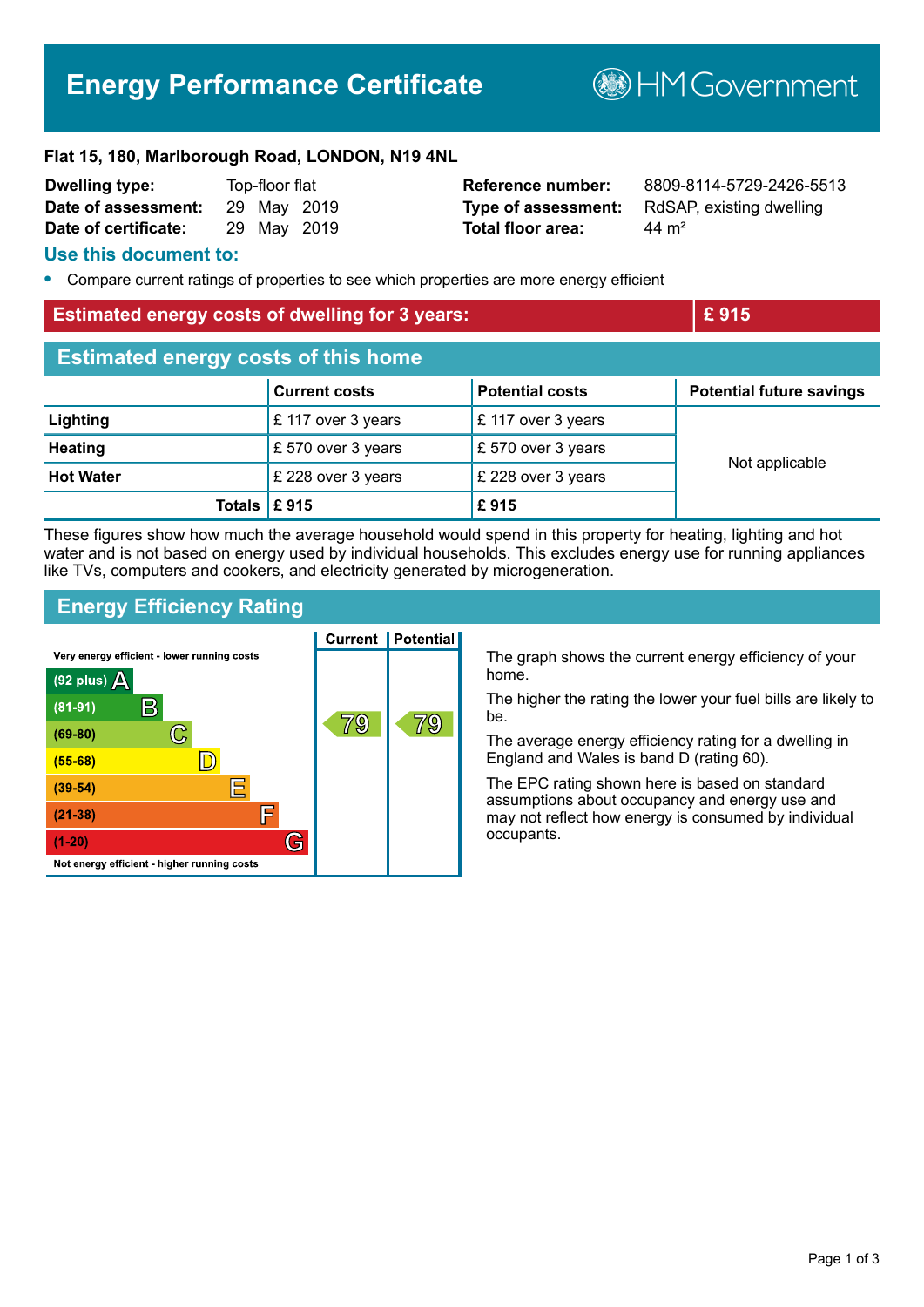#### **Summary of this home's energy performance related features**

| <b>Element</b>        | <b>Description</b>                          | <b>Energy Efficiency</b> |
|-----------------------|---------------------------------------------|--------------------------|
| Walls                 | System built, as built, insulated (assumed) | ★★★★☆                    |
| Roof                  | Flat, insulated (assumed)                   | ★★★★☆                    |
| Floor                 | (another dwelling below)                    |                          |
| Windows               | Fully double glazed                         | ★★★★☆                    |
| Main heating          | Boiler and radiators, mains gas             | ★★★★☆                    |
| Main heating controls | Programmer, room thermostat and TRVs        | ★★★★☆                    |
| Secondary heating     | None                                        |                          |
| Hot water             | From main system                            | ★★★★☆                    |
| Lighting              | Low energy lighting in all fixed outlets    | *****                    |

Current primary energy use per square metre of floor area: 134 kWh/m² per year

The assessment does not take into consideration the physical condition of any element. 'Assumed' means that the insulation could not be inspected and an assumption has been made in the methodology based on age and type of construction.

#### **Low and zero carbon energy sources**

Low and zero carbon energy sources are sources of energy that release either very little or no carbon dioxide into the atmosphere when they are used. Installing these sources may help reduce energy bills as well as cutting carbon. There are none provided for this home.

# **Your home's heat demand**

For most homes, the vast majority of energy costs derive from heating the home. Where applicable, this table shows the energy that could be saved in this property by insulating the loft and walls, based on typical energy use (shown within brackets as it is a reduction in energy use).

| <b>Heat demand</b>           | <b>Existing dwelling</b> | Impact of loft<br>insulation | Impact of cavity<br>wall insulation | Impact of solid<br>wall insulation |
|------------------------------|--------------------------|------------------------------|-------------------------------------|------------------------------------|
| Space heating (kWh per year) | .687                     | N/A                          | N/A                                 | N/A                                |
| Water heating (kWh per year) | .603                     |                              |                                     |                                    |

You could receive Renewable Heat Incentive (RHI) payments and help reduce carbon emissions by replacing your existing heating system with one that generates renewable heat, subject to meeting minimum energy efficiency requirements. The estimated energy required for space and water heating will form the basis of the payments. For more information, search for the domestic RHI on the www.gov.uk website.

# **Recommendations**

None.